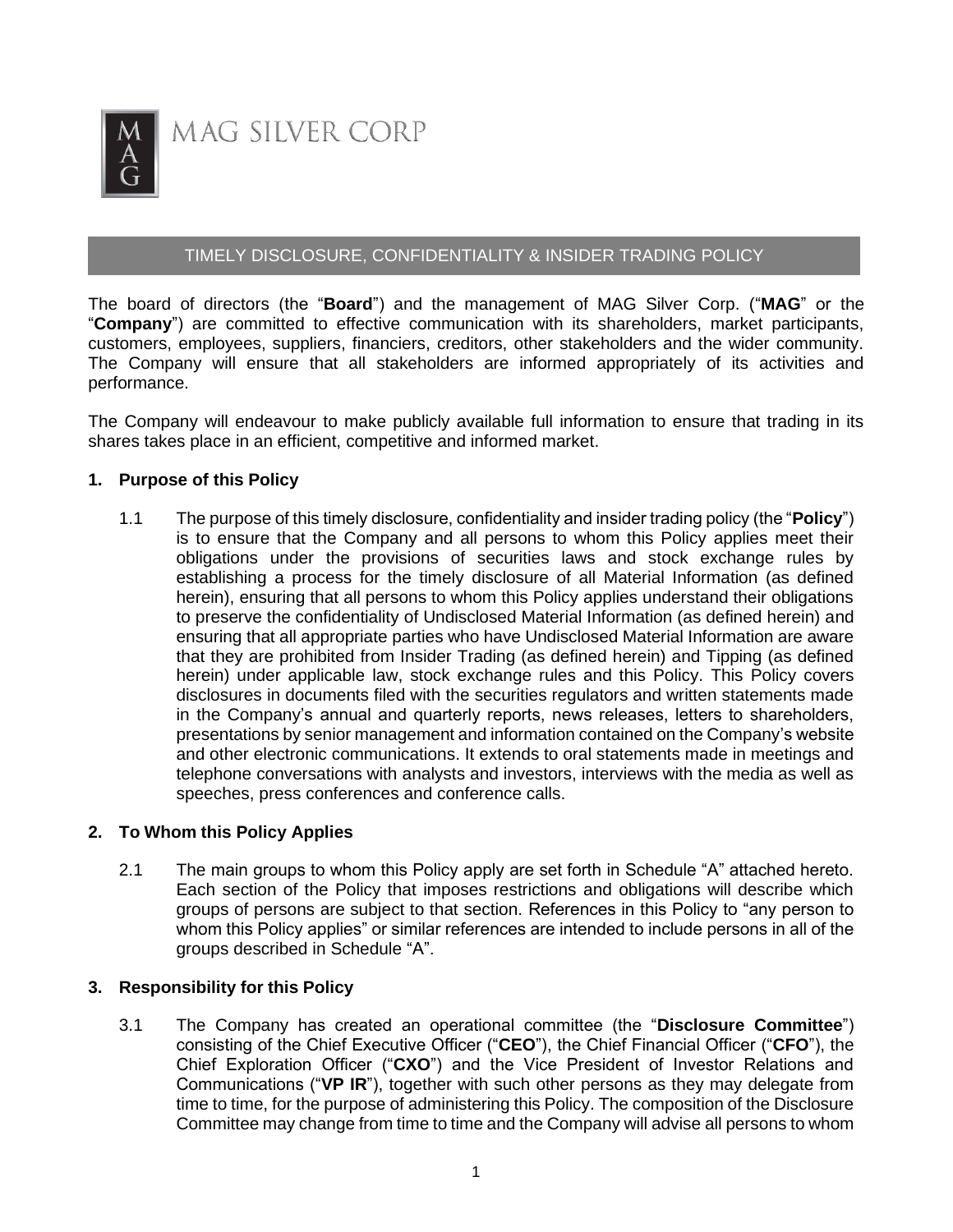this Policy applies of any such changes. The Disclosure Committee is responsible for overseeing the Company's disclosure controls, procedures and practices and overseeing compliance with the Company's prohibitions against Insider Trading and Tipping. Any actions required to be taken may be taken by any two members of the Disclosure Committee.

3.2 This policy has been reviewed and approved by the Board and may be reviewed periodically by the Company's Governance and Nomination Committee. Any amendments to this Policy shall be subject to approval by the Board.

# **4. Individuals Who Are Authorized to Speak on Behalf of the Company**

4.1 Only the individuals ("**Spokespersons**") listed below are authorized to communicate with analysts, the media and investors on behalf of the Company. The list may be changed by the Disclosure Committee from time to time.

#### **Spokespersons**

- Chair of the Board
- President & CEO
- CFO
- CXO
- VP IR
- 4.2 The Disclosure Committee may, from time to time, delegate in writing other Officers, Board Members, Employees, Consultants or Contractors to speak to investors or potential investors on behalf of the Company whether in the course of their normal day-to-day business with the Company, as back-ups or to respond to specific inquiries. The Disclosure Committee will advise the CEO that such a delegation has been made.
- 4.3 Any person (the "**recipient**"), other than the Spokespersons named above, who receives any inquiries or requests for comment from a person (the "**inquiring person**") about the affairs of the Company from the media, analysts or other members of the public must (i) promptly notify the CEO that the approach was made; (ii) not engage with, or make any comment to, the inquiring person; (iii) advise the inquiring person that he/she (as the recipient) is not authorized to speak on behalf of the Company; and (iv) advise the inquiring person that he/ she will endeavour to connect the inquiring person with a Spokesperson.
- 4.4 Any communications by a Spokesperson or such other person who is authorizedin writing by the Disclosure Committee to speak on behalf of the Company must be restricted to only cover information, statements and policy positions already disclosed by the Company and therefore already in the public domain.

# **5. Disclosure of Material Information**

5.1 "**Material information**" consists of both "material facts" and "material changes". A "**material fact**" means a fact that significantly affects, or would reasonably be expected to have a significant effect on, the market price or value of the securities of the Company. A "**material change**" means a change in the business, operations, assets or ownership of the Company that would reasonably be expected to have a significant effect on the market price or value of any of the securities of the Company and includes a decision to implement such a change if such a decision is made by senior management of the Company who believe that confirmation of the decision by the Board is probable. Under U.S. securities legislation, Material Information also includes any matters to which there is substantial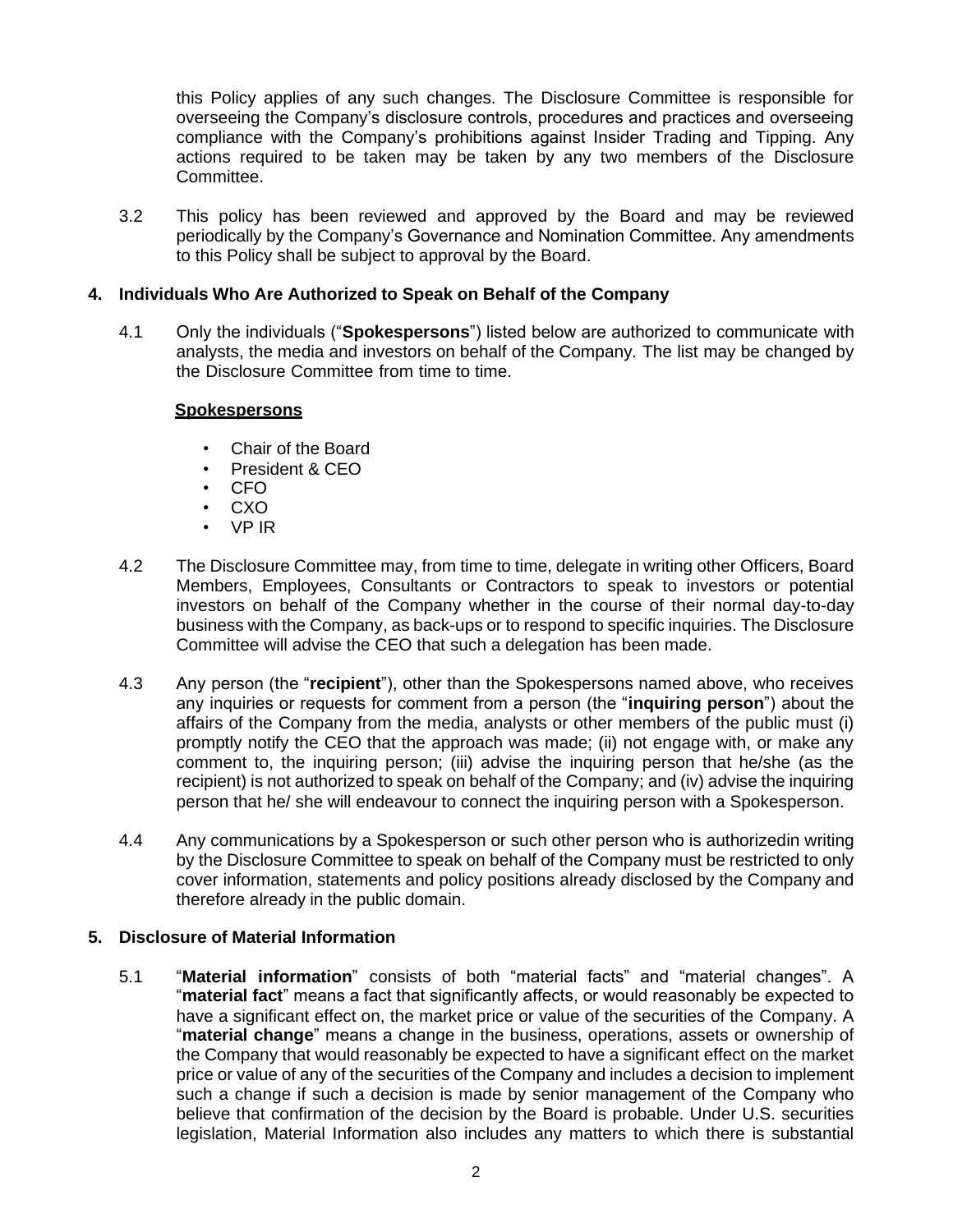likelihood that a reasonable investor would attach importance in making investment decisions.

- 5.2 In making materiality judgments, it is necessary to take into account a number of factors that cannot be captured in a simple bright-line standard or test. These include, among other things, the nature of the information itself, the volatility of the Company's securities and prevailing market conditions. The materiality of a particular event or piece of information may vary between companies according to their size, the nature of their operations and many other factors. Under volatile market conditions, apparently insignificant variances between earnings projections and actual results can have a significant impact on share price once released. The Company will monitor and assess the market's reaction to different information that is publicly disclosed to help make materiality judgments in the future. As a guiding principle, if there is any doubt about whether particular information is material or not, the Company should err on the side of materiality and release the information publicly.
- 5.3 Any person to whom this Policy applies who becomes aware of information that has the possibility of being Material Information must immediately disclose that information to a member of the Disclosure Committee. Schedule "B" attached hereto lists examples of Material Information. That list is not exhaustive and the Company still needs to exercise its own judgment in making materiality determination.
- 5.4 Material Information is required to be disclosed immediately except in restricted circumstances where immediate release of the information would be unduly detrimental to the interests of the Company (see Section 10.2 of this Policy.) The Disclosure Committee, in consultation with the Board and others as appropriate, shall determine what is deemed to be Material Information and the appropriate public disclosure. Disclosure must be corrected immediately if the Company subsequently learns that earlier disclosure by the Company contained a material error at the time it was given and must be updated if earlier disclosure has become misleading as a result of intervening events.
- 5.5 Except where prohibited under applicable securities laws, news releases disclosing Material Information will be transmitted to the NYSE American and the Toronto Stock Exchange (the "**Exchanges**"), relevant regulatory bodies and major news wire services (that provide simultaneous distribution in Canada and the U.S.) in accordance with Section 5.9. When the Exchanges are open for trading, advance notice of a press release announcing Material Information must be provided to the Market Surveillance Branch (or similar departments) of the Exchanges to determine if a halt in trading is necessary to provide time for the market to digest the news. When a press release announcing Material Information is issued outside of trading hours, the Market Surveillance Branch of the Exchanges should be notified before the market opens. Copies of all press releases should be supplied to the Market Surveillance Branch of the Exchanges and to the relevant securities regulators immediately.
- 5.6 The Company's news releases should contain enough detail to enable the media and investors to understand the substance and importance of the Material Information that is being disclosed. The guiding principle should be to communicate clearly and accurately the nature of the information, without including unnecessary details, exaggerated reports or editorial commentary designed to colour the investment community's perception of the announcement one way or another.
- 5.7 All news releases must include the name of an officer or director of the Company who takes responsibility for the announcement, together with the Company's telephone number. It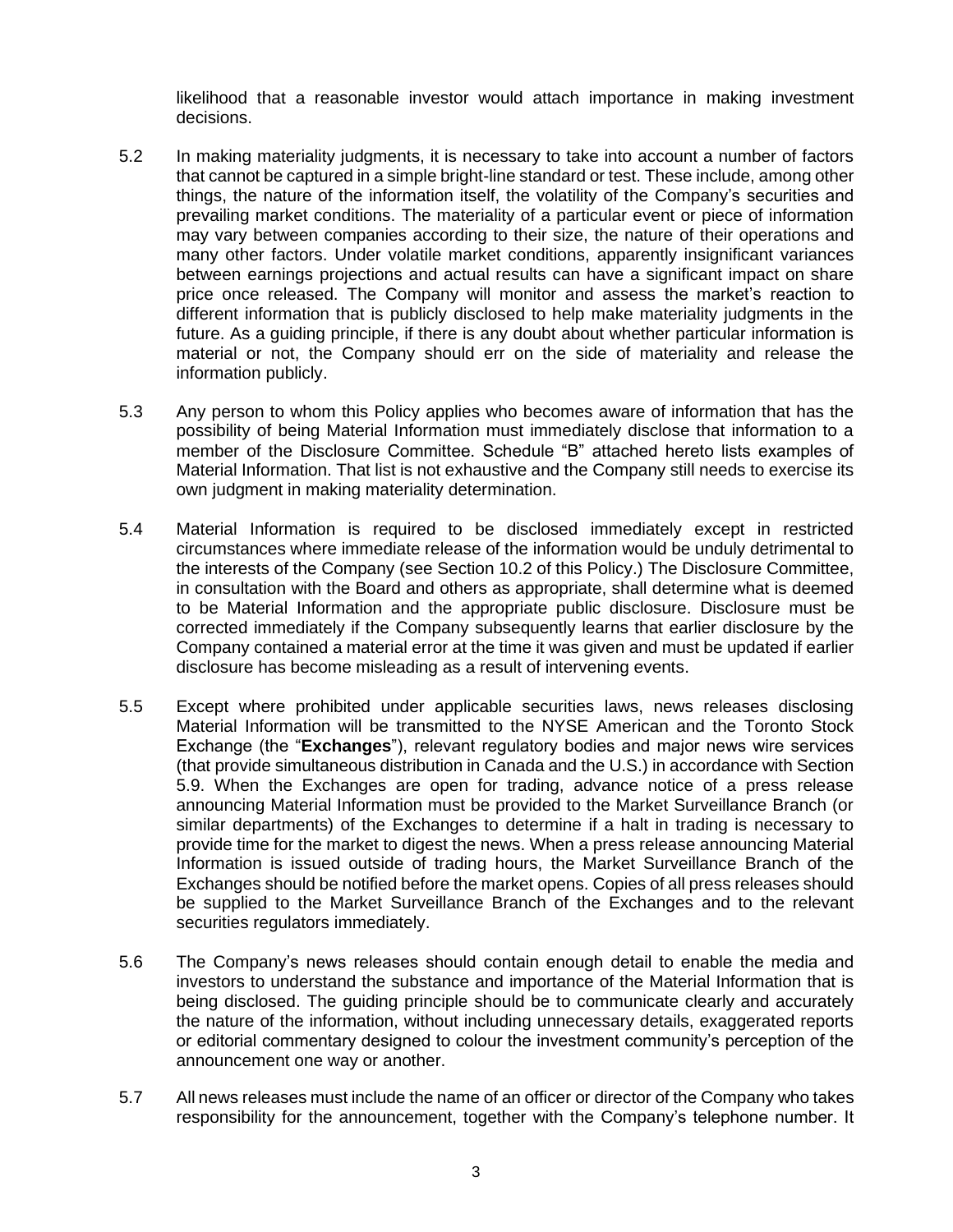may also include the name and telephone number of additional contact persons. In addition, all news releases containing technical scientific information, as defined in National Instrument 43-101 – Standards of Disclosure for Mineral Projects shall be verified by a Qualified Person, as defined in such National Instrument and whose name shall be included in such news release.

- 5.8 All news releases must be circulated for review to the Disclosure Committee and must be approved by the Disclosure Committee prior to the issuance of such news release. News releases announcing Material Information will also be circulated to the Board for comments prior to the issuance of such news release.
- 5.9 Except where prohibited under applicable securities laws, news releases announcing Material Information will be disseminated through an approved news wire service that provides simultaneous national (in Canada and the U.S.) distribution to stock exchange members, relevant regulatory bodies and appropriate financial media.
- 5.10 Except where prohibited under applicable securities laws, all news releases will be posted on the Company's website promptly after confirmation of dissemination over the news wire. The website will include a notice that advises the reader that the information posted was accurate at the time of posting, but may be superseded by subsequent news disclosures or subsequent events.
- 5.11 All news releases will, as soon as practicable after dissemination, be filed on SEDAR and be furnished to the U.S. Securities and Exchange Commission ("**SEC**") under cover of Form 6-K on the SEC's EDGAR database.

## **6. Electronic Communications**

- 6.1 The Company shall be permitted to include disclosure on the Company's website and, subject to approval by the Disclosure Committee, shall be permitted to post disclosure on the Company's Facebook account but only if such disclosure complies with the following policies regarding Electronic Communications, the general policies regarding disclosure of Material Information set out in this Policy and applicable laws.
- 6.2 Disclosure on the Company's website and Facebook account alone does not constitute adequate disclosure of information that is considered material non- public information. No disclosure of material information on the website and Facebook account can occur until after such information is disclosed in a news release disseminated in accordance with Section 5.9 or disclosed with the filing of the equivalent disclosure document on the Company's profile on [www.sedar.com.](http://www.sedar.com/)
- 6.3 The Company's website and Facebook account shall include a notice that advises the reader that the information posted was accurate at the time of posting but may be superseded by subsequent disclosures, including disclosures on the Company's profile on [www.sedar.com. A](http://www.sedar.com/)s much as practical, all data posted to the website and Facebook account shall show the date that such material was posted. Any material changes in information must be updated in a timely manner.
- 6.4 All documents posted to the Company's website and Facebook account must be approved by the Disclosure Committee prior to posting and must include the Forward-Looking statement cautions required by applicable laws and described in Section 13 of this Policy.
- 6.5 Links from the Company's website and Facebook account to a third-party website must be approved by a member of the Disclosure Committee. Any such links will include a notice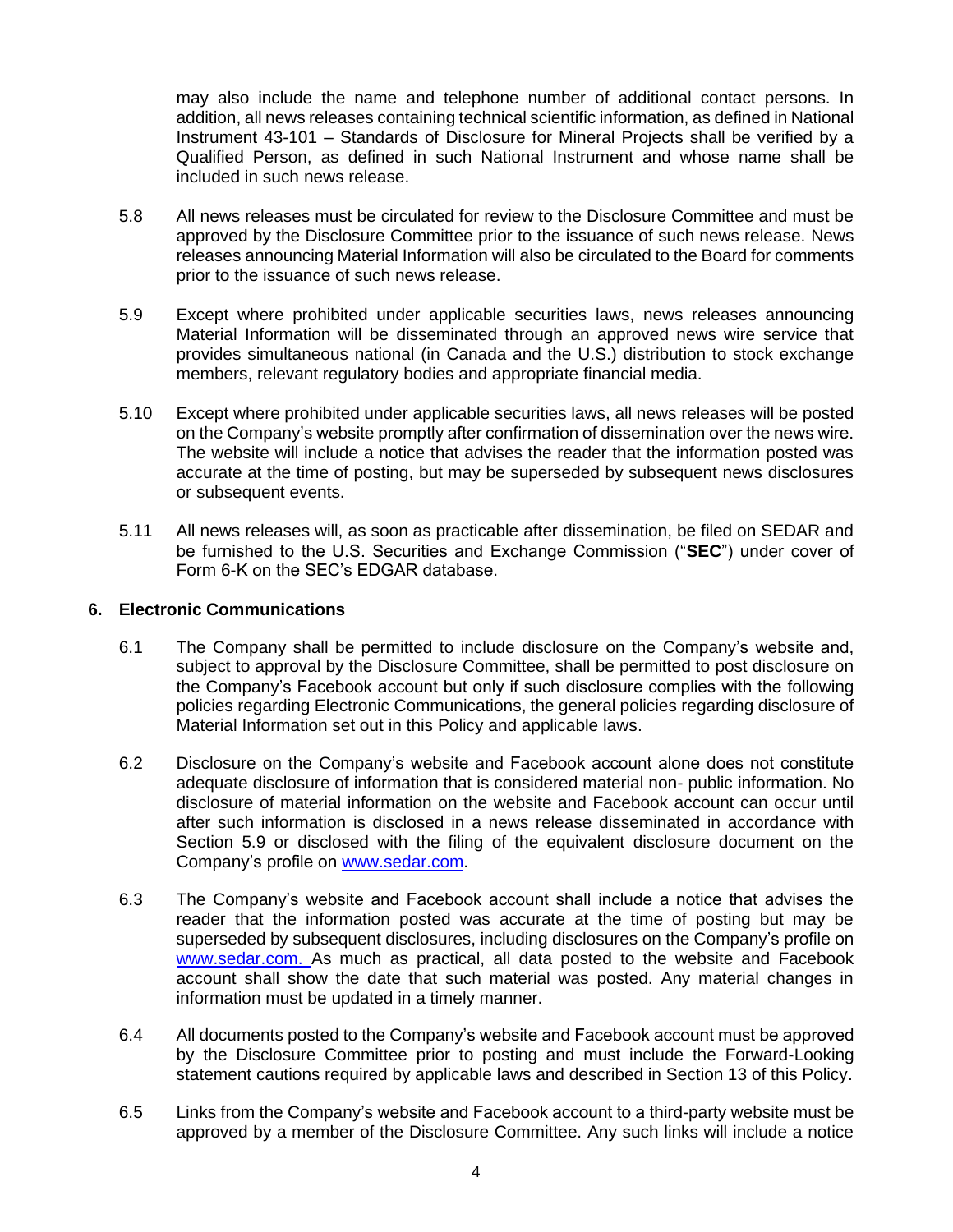that advises the reader that he or she is leaving the Company's website and that the Company is not responsible for the contents of the other site.

- 6.6 The Company shall not post financial analyst reports on the Company website as to do so may create the impression that the Company endorses the contents of the reports.
- 6.7 Board Members, Officers, Employees, Consultants and Contractors must not partake in any discussion or post any information relating to the Company or any of its subsidiaries or trading in securities of the Company in internet chat rooms, blogs, newsgroups, bulletin boards, social media or other similar online forums. Board Members, Officers, Employees and Contractors should advise the Disclosure Committee if they are aware of any discussion of information of the Company in a chat room, newsgroup or bulletin board.
- 6.8 Response to electronic enquiries will be the responsibility of the person or persons within the Company designated by the Disclosure Committee for that purpose. The information contained in any responses to electronic inquiries must be restricted to information, statements and policy positions already disclosed by the Company and therefore already in the public domain.

#### **7. Conference Calls**

- 7.1 A conference call / webcast may be held with members of the investment community to discuss quarterly or annual financial and operating results or major material corporate developments. The Company will announce the date and time of the conference call/webcast in advance on its website and in a news release containing all relevant details for participating in or listening to the call/webcast as well as a general description of what is to be discussed.
- 7.2 At the beginning of the call/webcast, a Company spokesperson will provide appropriate cautionary language with respect to any forward-looking information and will direct participants to publicly available documents containing the assumptions, sensitivities and a full discussion of the risks and uncertainties that could cause actual results to differ materially from a conclusion, forecast or projection in forward-looking information and of the relevant material factors or assumptions applied in arriving at a conclusion or making a forecast or projection contained in oral forward-looking information.
- 7.3 After the call/webcast, the CEO and CFO, and other members of management who participated will conduct a debriefing session. If such debriefing identifies any inadvertent selective disclosure of previously Undisclosed Material Information, the Company will promptly disclose such information via news release. Written material made available to participants in the conference call will also be posted on the website for others to view.

#### **8. Reviewing Analyst Draft Reports and Models**

- 8.1 It is the Company's policy that upon request it may review draft analyst research reports or financial models solely for factual accuracy based on publicly disclosed information. The Company will not confirm, or attempt to influence, an analyst's opinions or conclusions.
- 8.2 Analyst reports are proprietary products of the analysts' firms. Re-circulating a report by an analyst may be viewed as an endorsement by the Company of the report. For these reasons, the Company will not provide analyst reports through any means to persons outside of the Company, including posting such information on its website. The Company may post on its website a complete list, regardless of the recommendation, of all the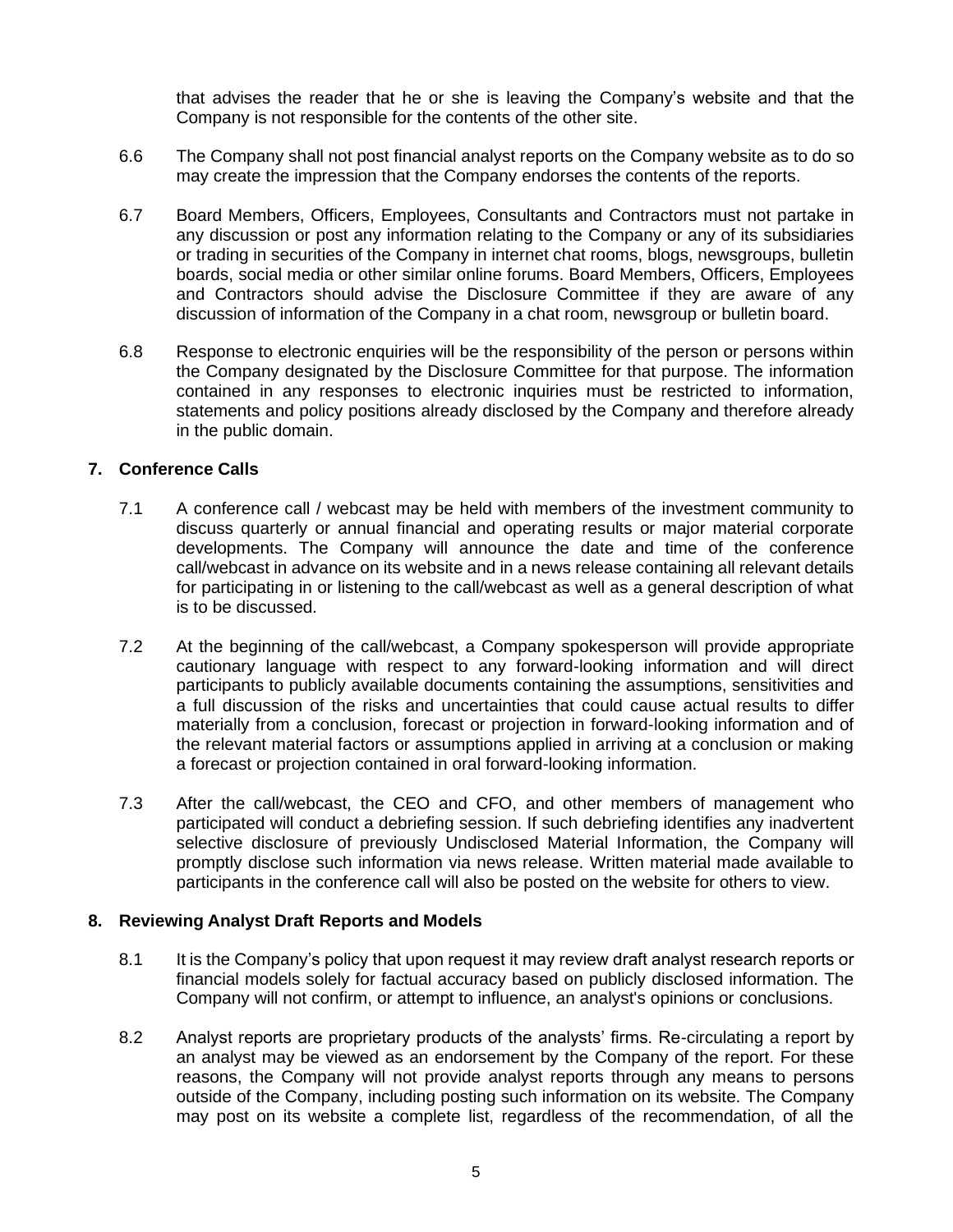investment firms and analysts of which it is aware who provide research coverage on the Company.

# **9. Rumours**

9.1 The Company shall not comment, affirmatively or negatively, on rumours. This also applies to rumours on the Internet. Spokespersons will respond consistently to those rumours, saying "*It is our policy not to comment on market rumours or speculation.*" If an Exchange or a securities regulatory authority requests that the Company make a statement in response to a market rumour, the Disclosure Committee will consider the matter and make a recommendation to the CEO as to the nature and context of any response.

# **10. Confidentiality of Undisclosed Material Information**

- 10.1 "**Undisclosed Material Information**" of the Company is the Material Information about the Company, including all financial information, that has not been "**Generally Disclosed**": that is, disseminated to the public by way of a news release together with the passage of a reasonable amount of time (24 hours, unless otherwise advised that the period is longer or shorter, depending on the circumstances) for the public to analyze the information.
- 10.2 Where the immediate disclosure of Material Information concerning the business and affairs of the Company would be unduly detrimental to the interests of the Company, its disclosure may be delayed and kept confidential temporarily in accordance with applicable securities laws of Canada and the U.S. and applicable rules of the Exchanges (e.g., in some cases, immediate disclosure may be required by an Exchange in the event of unusual market activity or rumours). Keeping information confidential can only be justified where the potential harm to the Company or to investors caused by immediate disclosure may reasonably be considered to outweigh the undesirable consequences of delaying disclosure.
- 10.3 Examples of circumstances in which disclosure might be unduly detrimental to the interests of the Company include:
	- Where the release of information would prejudice the ability of the Company to pursue specific and limited objectives or to complete a transaction or series of transactions that are underway.
	- Where the disclosure of the information would provide competitors with confidential corporate information.
	- Where the disclosure of information concerning the status of ongoing negotiations would prejudice the successful completion of those negotiations.
	- Where the disclosure of information includes the names of, or reference to, partners who have not yet exercised their contractual right to comment on such disclosure and their comment may benefit the disclosure by improving its clarity or accuracy.
- 10.4 All decisions to keep Material Information confidential must be made by the Board. In certain circumstances, the existence of Undisclosed Material Information may require special regulatory filings. Accordingly, when in doubt legal counsel's advice must be sought.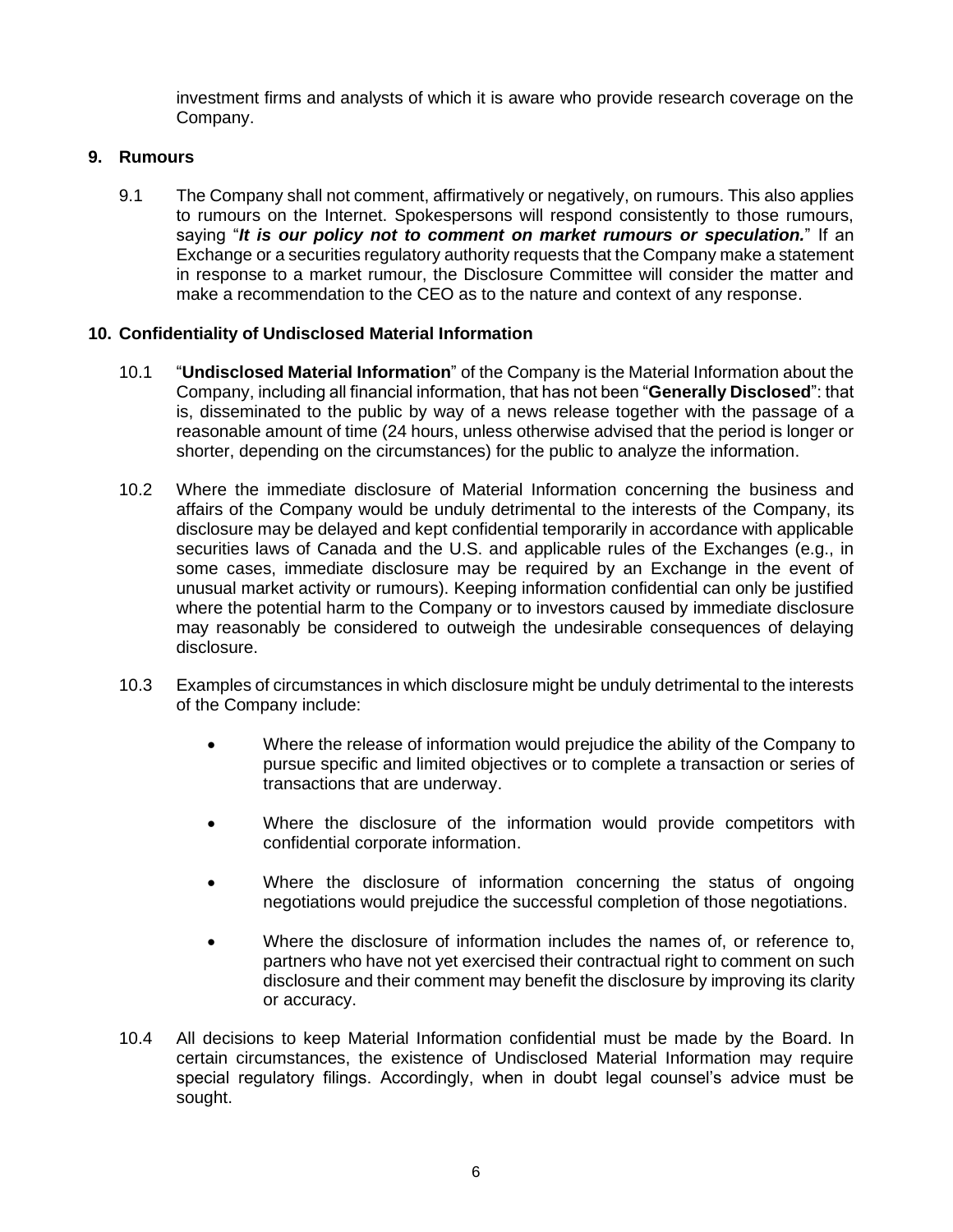- 10.5 Any person to whom this Policy applies and who has knowledge of Undisclosed Material Information must treat the Material Information as confidential until the Material Information has been Generally Disclosed.
- 10.6 Undisclosed Material Information shall not be disclosed to anyone except in the necessary course of business. For greater certainty, disclosing Undisclosed Material Information to persons providing advisory services to the Company in connection with, or participating with, the Company in a transaction shall be considered in the necessary course of business. If Undisclosed Material Information has been disclosed in the necessary course of business, anyone so informed must clearly understand that it is to be kept confidential, and, in appropriate circumstances, execute a confidentiality agreement. Schedule "C" attached hereto lists circumstances where securities regulators believe disclosure may be in the necessary course of business. When in doubt, all persons to whom this Policy applies must consult with a member of the Disclosure Committee to determine whether disclosure in a particular circumstance is in the necessary course of business. For greater certainty, disclosure to analysts, institutional investors, other market professionals and members of the press and other media will not be considered to be in the necessary course of business. "Tipping", which refers to the disclosure of Undisclosed Material Information to third parties outside the necessary course of business, is prohibited.
- 10.7 In order to prevent the misuse of inadvertent disclosure of Undisclosed Material Information, the procedures set forth below should be observed at all times:
	- Documents and files containing confidential information should be kept in a safe place to which access is restricted to individuals who "need to know" that information in the necessary course of business and code names or passwords should be used if necessary;
	- Electronic files stored on computers or other devices should be secure to the extent reasonably practicable, including through the use of passwords, automatic sleep/hibernation/shutdowns, security software and other means to prevent breaches of confidentiality, theft or spying;
	- Confidential matters should not be discussed in places or in manners where the discussion may be overheard;
	- Avoid reading of confidential documents on smart phones, tablets, laptops or other personal digital assistant devices in public places;
	- Accompanying visitors and ensuring that they are not left alone in offices containing confidential information;
	- Maintaining confidentiality of information inside the office as well as outsideof the office;
	- Transmission of documents containing Undisclosed Material Information by electronic means will be made only where it is reasonable to believe that the transmission can be made and received under secure conditions such as a dedicated server;
	- Unnecessary copying of documents containing Undisclosed Material Information must be avoided and extra copies of documents must be promptly removed from meeting rooms and work areas at the conclusion of the meeting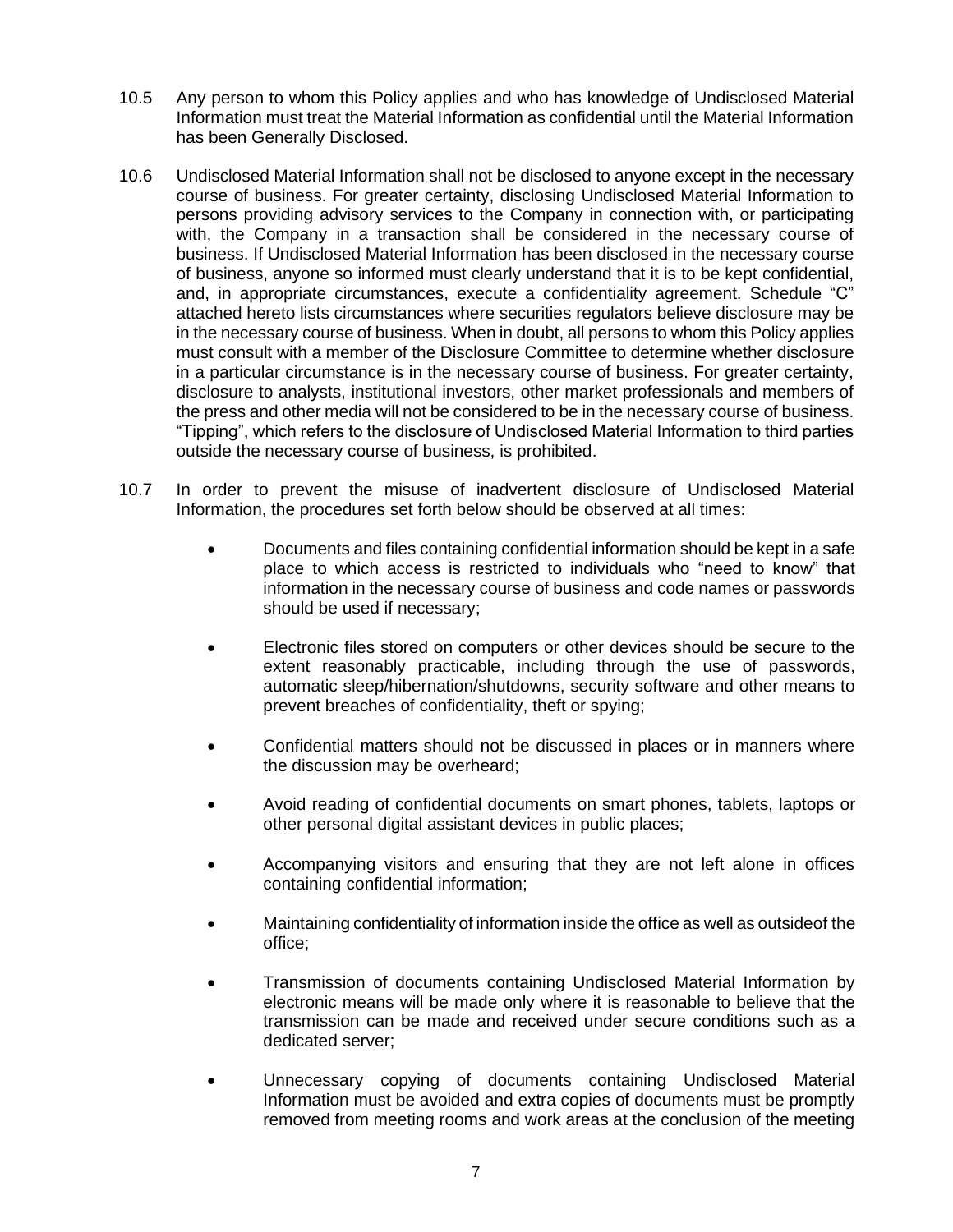and must be destroyed if no longer required; and

- In certain circumstances the Disclosure Committee may assign a "code name" to confidential information. Employees should utilize the "code name" at all times when discussing the confidential information. Printed documents containing confidential information shall be stored in a secured cabinet and access to these documents on the Company's computer network must be restricted.
- 10.8 In the event that:
	- (a) confidential information is divulged in any manner (other than in the necessary course of business or in respect of a confidential filing with an Exchange or securities regulatory authorities); or
	- (b) rumours that are correct in whole or in part respecting confidential information are circulated;

the Company is required to make an immediate announcement on the matter. The Exchanges must be notified of the announcement in advance in the usual manner. This includes contacting the applicable Exchange and may require requesting that trading be halted pending the issuance of a news release. Where a rumour is circulated that is incorrect, the Company must notify the applicable Exchange upon becoming aware of the rumour, and the Company will, at the request of the Exchange, make a public, clarifying statement regarding the rumour if market activity indicates that trading is being influenced by the rumour.

#### **11. Quiet Periods**

- 11.1 The Disclosure Committee, in consultation with the Board and others as appropriate, may determine that it is appropriate for the Company to observe "**Quiet Periods**", during which time comments with respect to the Company's current operations or expected results will not be provided to analysts, investors or other market professionals. This is in order to avoid the potential for improper selective disclosure. For example, a Quiet Period might run between the end of a drill program and the release of the drill results. The Company need not stop all communications with analysts or investors during the Quiet Period. However, communications should be limited to discussions concerning publicly available or non-material information, and no Undisclosed Material Information, Forward-Looking Information or Earnings Guidance can be provided during the Quiet Period.
- 11.2 In addition to Quiet Periods observed pursuant to Section 11.1, the Company will observe quarterly Quiet Periods during which no discussion on earnings will take place. Subject to the discretion of the Disclosure Committee, each quarterly Quiet Period will begin two weeks after the end of each quarter and/or year and end at the close of business on the first full business day following the day on which the earnings for that quarter or year have been Generally Disclosed by way of a news release. This Quiet Period does not preclude the Company from responding to inquiries concerning publicly available or non-material information or participating in investor relations activity consistent with customary practice.
- 11.3 During a Quiet Period, Spokespersons must not provide any future-oriented information about the Company's business, prospective business, operations or capital, including future-oriented financial information (as that term is defined under applicable securities law) (collectively, "**Forward-Looking Information**") which relates to expected revenues, net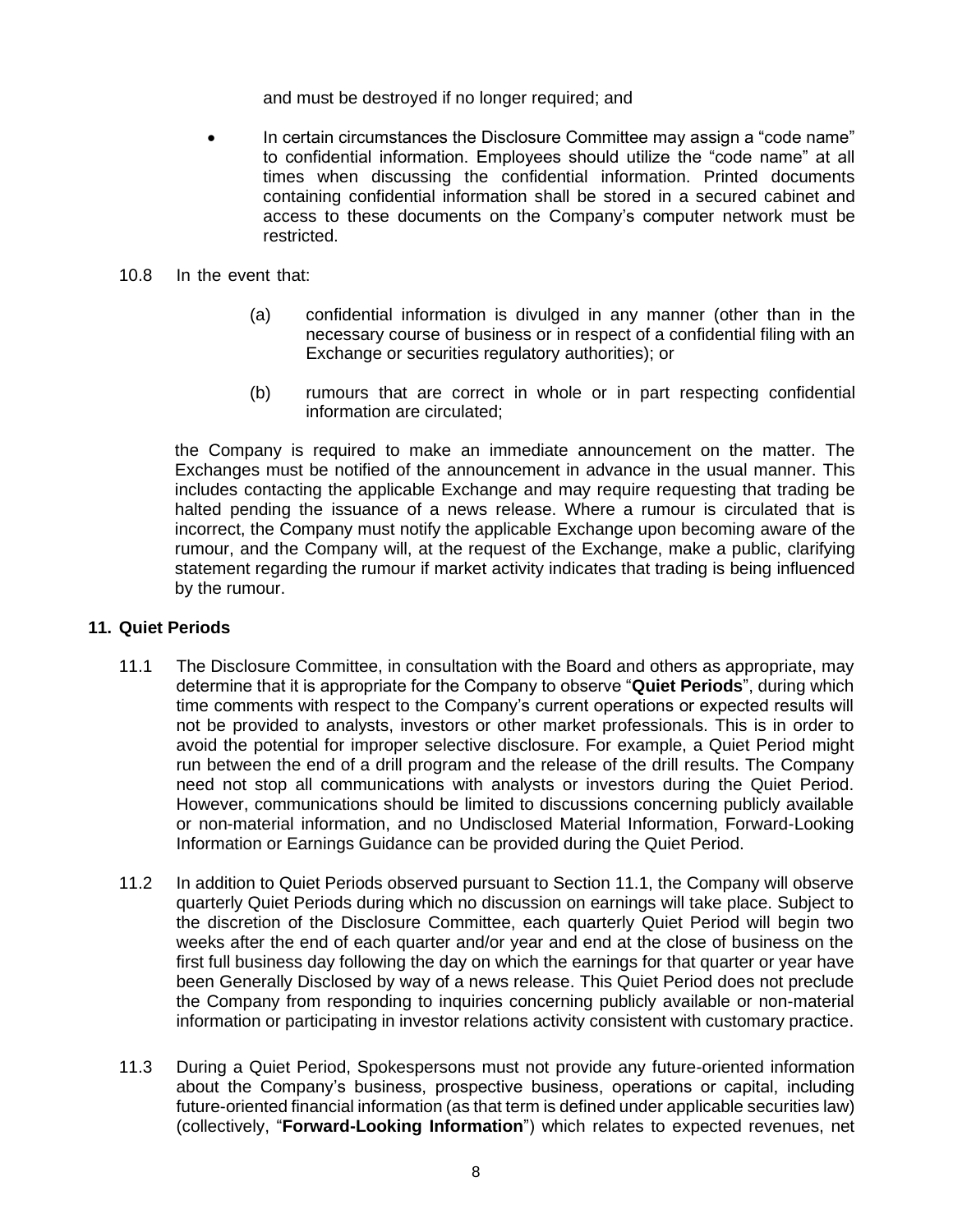income or profit, earnings per share, expenditure levels, and other information commonly referred to as earnings guidance (collectively, "**Earnings Guidance**") or comments with respect to the financial results for the current fiscal quarter or current fiscal year.

- 11.4 Notwithstanding the restrictions in Sections 11.1, 11.2 and 11.3, the Company may Generally Disclose Forward-Looking Information during the Quiet Period when the Forward-Looking Information constitutes Undisclosed Material Information. During a Quiet Period, Spokespersons may respond to unsolicited inquiries about information either that is not Material Information or information that has been Generally Disclosed.
- 11.5 Project oriented Forward-Looking Information that is unaffected by quarterly or annual financial results of the Company, such as, without limitation, scoping studies, pre-feasibility studies and feasibility studies, that are already Generally Disclosed can continue to be disclosed in the normal course of business during the Quiet Period provided that no information, such as without limitation, per share data, is disclosed that would be affected by annual or quarterly results.

# **12. Avoiding Selective Disclosure**

- 12.1 Undisclosed Material Information is required to be generally disclosed to the public and shall not be separately or selectively disclosed to any person or Company (in an interview with an analyst or in a telephone conversation with an investor or otherwise) prior to it being disclosed generally to the public. However, a Company may selectively disclose Undisclosed Material Information to certain persons prior to general disclosure to the public if (i) such selective disclosure is necessary in the course of business and (ii) such person or Company is bound by an express confidentiality agreement or owes the Company a duty of trust or confidence with respect to such information.
- 12.2 When participating in shareholder meetings, news conferences, analysts' conferences and private meetings with analysts, Spokespersons must only disclose information that either: (1) is not Material Information; or (2) is Material Information but has previously been Generally Disclosed. For greater certainty, acceptable topics of discussion include the Company's business prospects (subject to the provisions of Section 11 of this Policy), the business environment, management's philosophy and long-term strategy. Any selective disclosure of Undisclosed Material Information, including Earnings Guidance, is not permitted.
- 12.3 To protect against selective disclosure, the following procedures should be followed:
	- Spokespersons who are participating in shareholder meetings, news conferences, analysts' conferences and private meetings with analysts should consider prior to such meeting or conference their proposed comments and should consider their proposed answers to anticipated questions;
	- Those scripts shall be reviewed by the Disclosure Committee before the meeting or conference and any Undisclosed Material Information that is contained in the script must be Generally Disclosed before the meeting or conference or deleted from the script if it is premature for the Undisclosed Material Information to be Generally Disclosed, as determined by a minimum of two members of the Disclosure Committee (one of which must either be the Chief Executive Officer or the Chief Financial Officer); and
	- The Disclosure Committee shall meet as circumstances dictate, including to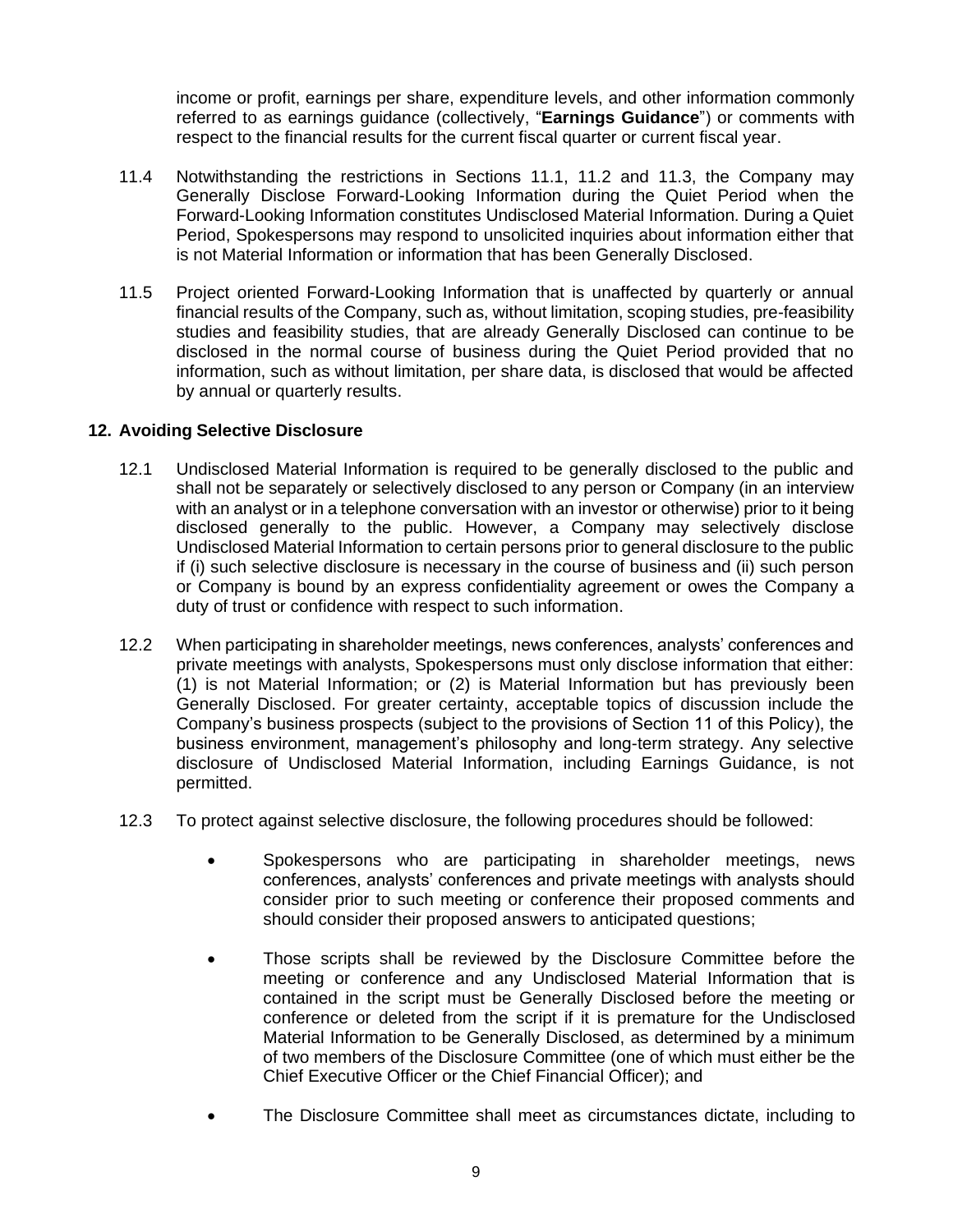review the Company's disclosure compliance system.

- 12.4 After each shareholder meeting, news conference, analysts' conference or private meeting with analysts, the Company's participants should normally meet and review the disclosures made during the course of the meeting or conference to determine if any Undisclosed Material Information was unintentionally disclosed. See also Section 7 above.
- 12.5 If Undisclosed Material Information was disclosed (other than in the necessary course of business or in respect of a confidential filing with an Exchange or securities regulatory authorities), the participants must advise a member of the Disclosure Committee, who shall take immediate steps to ensure that the information is Generally Disclosed in accordance with the requirements of the Exchanges and/or securities regulatory authorities.
- 12.6 Pending the Material Information being Generally Disclosed, the Company must contact the parties to whom the Material Information was disclosed and inform them: (1) that the information is Undisclosed Material Information; and (2) of their legal obligations with respect to the Material Information.

## **13. Forward-Looking Information**

- 13.1 The Company may from time to time give Earnings Guidance or any other Forward-Looking Information through voluntary disclosure by way of a news release, provided that the cautionary language described in Section 13.2 accompanies the information.
- 13.2 If Forward-Looking Information is Generally Disclosed:
	- the information must be clearly stated to be forward-looking;
	- the factors and assumptions that were used to arrive at the Forward- Looking Information must be clearly described;
	- the factors that could cause actual results to differ materially must be clearly stated, and should be presented with a reasonably possible range of outcomes, a sensitivity analysis or other qualitative analysis that will assist in assessing the related risks; and
	- The information will be accompanied by a statement that the information is stated as of the current date and subject to change after that date, and the Company disclaims any intention to update or revise this statement of forwardlooking information, whether as a result of new information, futureevents or otherwise, except as required by applicable laws.

# **14. Trading of Securities of the Company**

- 14.1 "**Insider Trading**", which refers to Persons in a Special Relationship with the Company purchasing or selling or otherwise monetizing securities of the Company while in possession of Undisclosed Material Information, is prohibited.
- 14.2 In addition to Section 14.1, Board Members, Officers and Head Office Employees shall not purchase or sell or otherwise monetize securities of the Company whenthere is a "**Blackout Period**" in effect, other than pursuant to a pre-approved trading plan that complies with SEC Rule 10b5-1, provided such trading plan: (1) is in writing; (2) was submitted to the Company for review prior to its adoption; and (3) was not adopted during a Blackout Period or at a time when the person was in possession of material non-public information.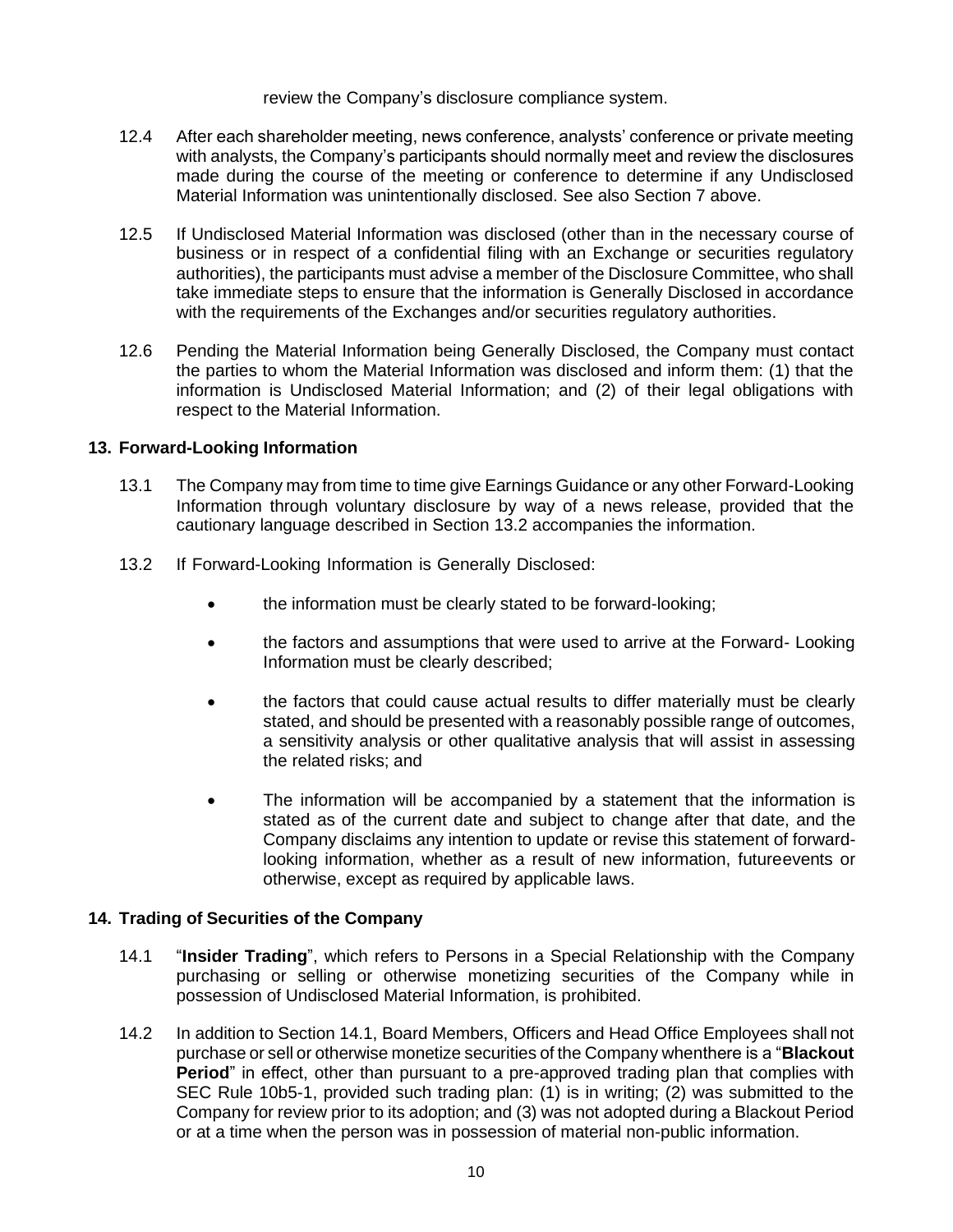"**Blackout Period**" means any period designated as a Blackout Period by the Disclosure Committee and communicated to those persons to whom this Policy applies. Blackout Periods may be imposed generally for everyone in the Company or selectively depending on access to information by subsets of persons. Blackout Periods include the following:

"**Regularly Scheduled Blackout Periods**" means Blackout Periods relative to the Company's earnings information, which begin two weeks after the end of each quarter and/or year, and end at the close of business on the first full business day following the day on which the earnings for that quarter or year have been Generally Disclosed by way of a news release; and

"**Discretionary Blackout Periods**" means Blackout Periods imposed from time to time by the Disclosure Committee on all persons to whom this Policy applies, in addition to Regularly Scheduled Blackout Periods. In the circumstances where the Disclosure Committee determines that a Blackout Period is required, a confidential memo will be sent to all persons subject to this Policy informing them that a Blackout Period is in effect and that no trading in the Company's securities is to occur until further notice.

- 14.3 No person subject to a Blackout Period shall inform anyone not subject to the blackout that a Blackout Period is in effect as a result of particular events or developments.
- 14.4 Notwithstanding Section 14.2, a Board Member, Officer, Employee and Contractor may purchase or sell securities during a Blackout Period with the prior written consent of the CEO. The CEO will grant permission to purchase or sell during a Blackout Period only where permitted by applicable securities laws.
- 14.5 Certain types of trades in securities of the Company by Board Members, Officers and Head Office Employees can raise particular concerns about potential breaches of applicable securities law or that the interests of the persons making the trade are not aligned with those of the Company. Board Members, Officers and Head Office Employees are therefore prohibited at any time from, directly or indirectly, undertaking any of the following activities:
	- speculating in securities of the Company, which may include buying with the intention of quickly reselling such securities, or selling securities of the Company with the intention of quickly buying such securities (other than in connection with the acquisition and sale of shares issued under the Company's stock option plan or any other Company benefit plan or arrangement);
	- short selling a security of the Company or any other arrangement that results in a gain only if the value of the Company's securities declines in the future;
	- selling a "call option" giving the holder an option to purchase securities of the Company other than to close out a previously held position; and
	- buying a "put option" giving the holder an option to sell securities of the Company other than to close out a previously held position.

For greater certainty Board Members, Officers and Head Office Employees are permitted to buy "call options" and sell "put options" provided that such persons are not otherwise prohibited by this Policy from trading in securities of the Company at the time of such purchase or sale.

#### **15. Trading in Securities of Other Companies**

15.1 In addition, it is the policy of the Company that any Board Member, Officer, Employee or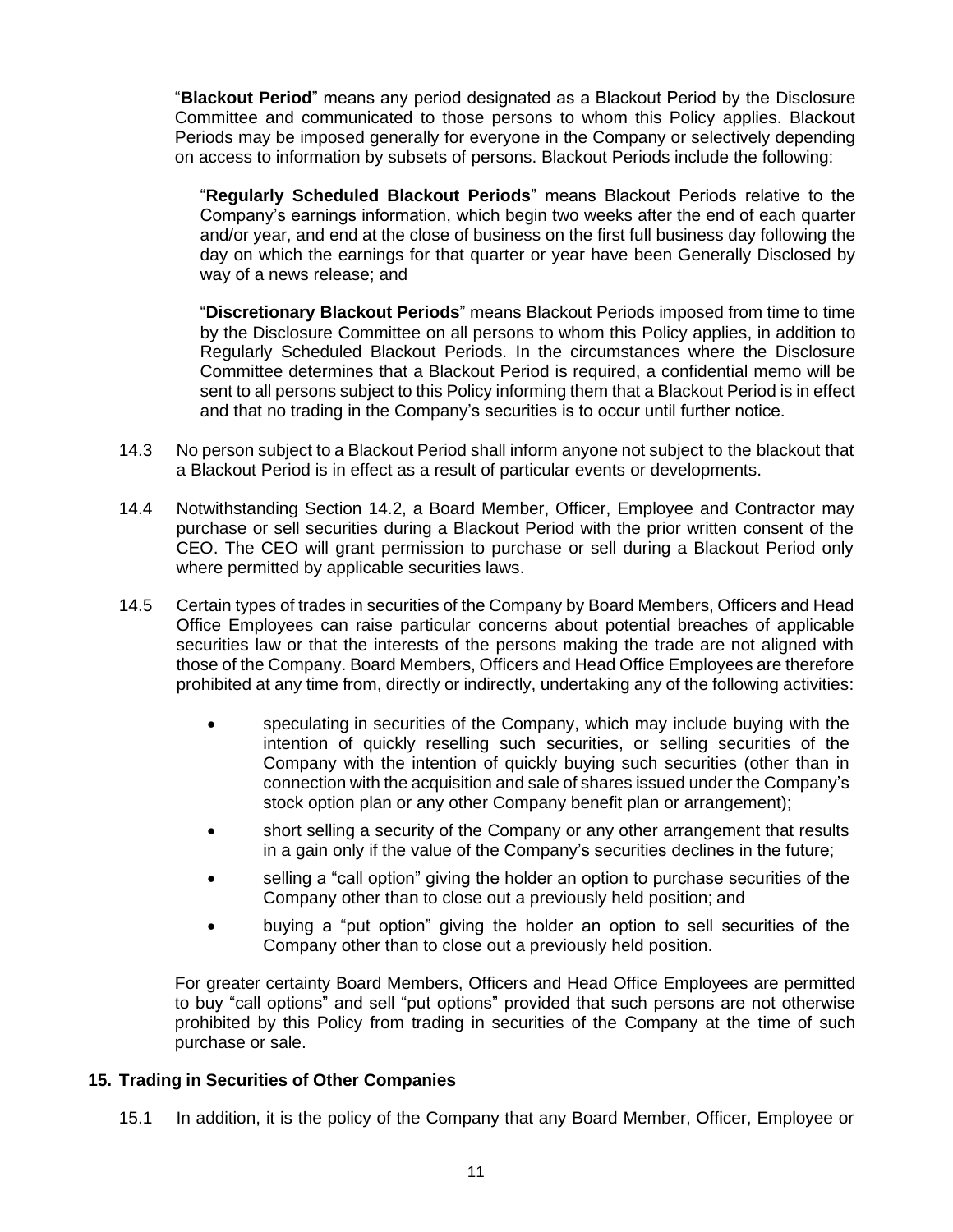Contractor who, in the course of working for the Company, learns of material non- public information about a publicly traded company with which the Company does business, including a customer or supplier of the Company, must not trade in that company's securities until the information becomes public or is no longer material. The restrictions set out in this Policy apply with respect to both trading in the securities of another company while in possession of such information, and communicating such information.

### **16. Post-Termination Transactions**

16.1 Sections 10, 14.1 and 15 of this Policy continue to apply to transactions in Company securities by Board Members, Officers, Employees or Contractors even after termination of employment or service of such persons. If any of these persons is in possession of Undisclosed Material Information at the time of termination of that person's employment or service with the Company, that person may not trade in Company securities until that information has become public or is no longer material.

## **17. Insider Trade Reports; U.S. Beneficial Ownership Reporting Requirements**

- 17.1 An Insider of the Company is required to file an initial insider report within ten (10) days of becoming an Insider and subsequent insider reports within five (5) days following any change in its interest in any securities of the Company. If an Insider of the Company does not own or have control over or direction over securities of the Company, or if ownership or direction or control over securities of the Company remains unchanged from the last report filed, a report is not required.
- 17.2 In addition, U.S. law imposes reporting requirements on persons who acquire beneficial ownership (as such term is defined in Rule 13d-3 under the U.S. Securities Exchange Act of 1934) of more than five per cent of the Company's common shares. In general, such persons must file, within 10 days after such acquisition, a report of beneficial ownership with the SEC containing the information prescribed by the regulations under Section 13 of the *U.S. Securities Exchange Act of 1934*.

#### **18. Penalties**

- 18.1 Trading on Undisclosed Material Information is a violation of applicable laws. While regulatory authorities typically concentrate their efforts on the individuals who trade, or who tip inside information to others who trade, U.S. federal securities laws also impose potential liability on companies and other "controlling persons" if they fail to take reasonable steps to prevent Insider Trading by company personnel (see "Control Person Liability" below). As a result, the Company may take its own disciplinary actions on Board Members, Officers, Employees or Contractors who are caught trading on Undisclosed Material Information. Such disciplinary action could involve termination of employment or implementation of a probationary period. The Company will also report the matter to the appropriate regulatory authorities.
- 18.2 The prohibition against trading on Undisclosed Material Information as set forth in Canadian and U.S. securities legislation can be enforced through a wide range of penalties, including:
	- a) fines and penal sanctions;
	- b) civil actions for damages;
	- c) criminal penalties and incarceration;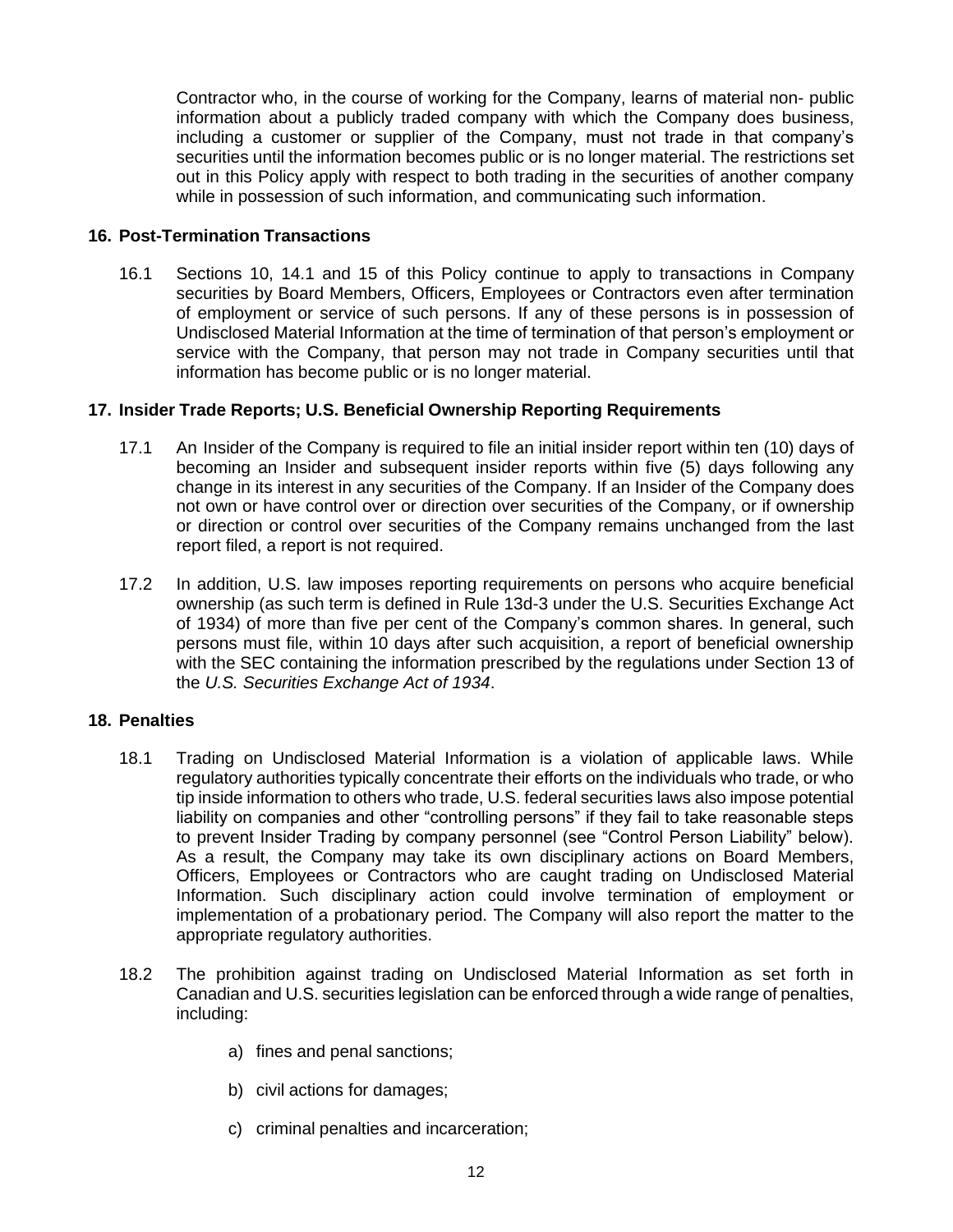- d) an accounting to the Company for any benefit or advantage received; and
- e) administrative sanctions by securities commissions, such as cease trade orders and removal of exemptions.

#### **19. U.S. "Control Person" Liability**

19.1 In the U.S., the Company and its supervisory personnel, if they fail to take appropriate steps to prevent illegal Insider Trading, could be subject to civil and criminal penalties.

#### **20. Acknowledgment**

20.1 Employees will be requested to sign the acknowledgement attached as Schedule "E" to this Policy. **Non-compliance with this Policy is a serious breach of the terms and conditions of engagement and will be dealt with accordingly.**

**Last reviewed and approved by the Board on March 25, 2022.**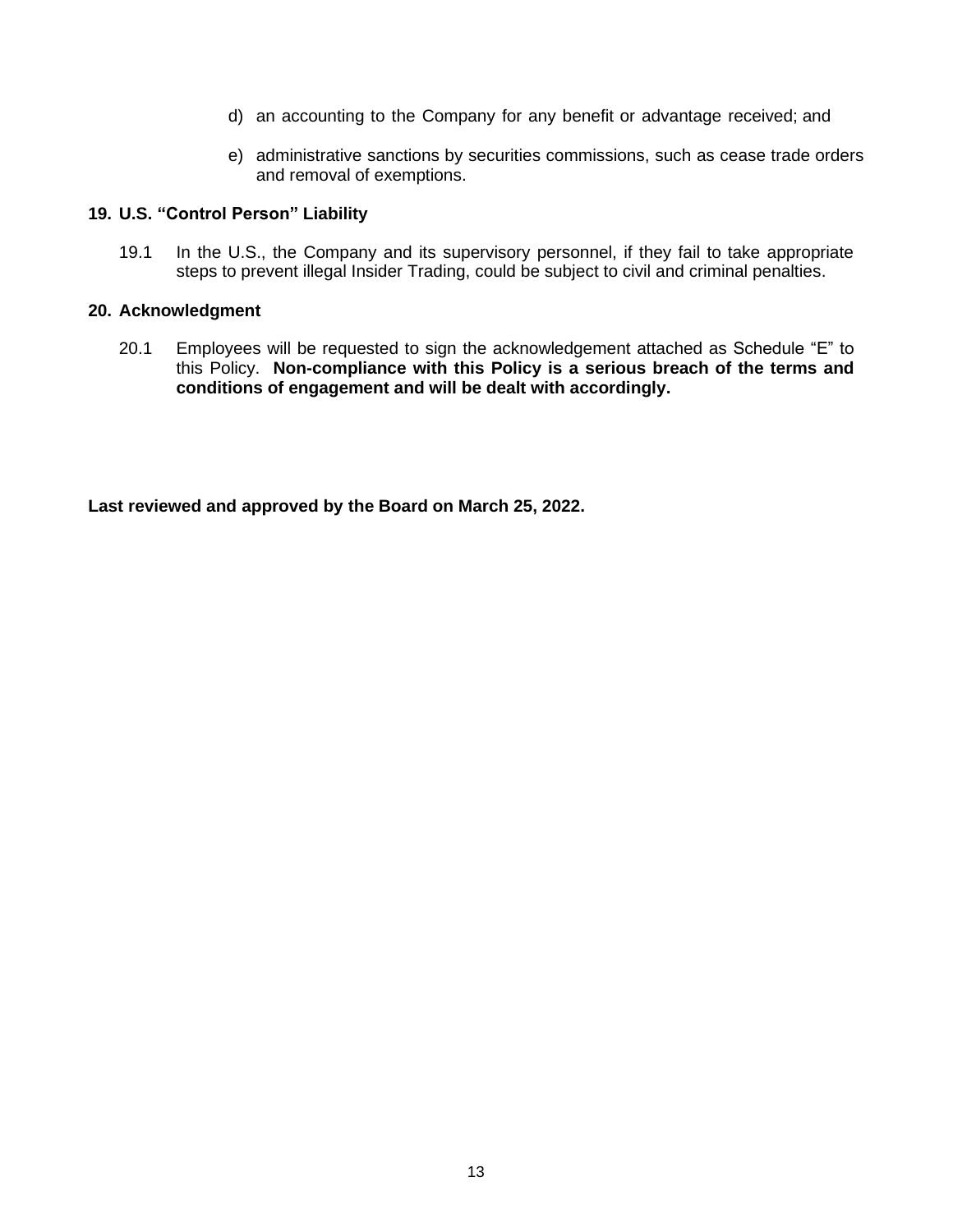# **SCHEDULE "A"**

# **Individuals and Entities to Whom this Policy Applies**

"**Board Members, Officers, Employees, Consultants and Contractors**" means a Board Member, an Officer, an Employee, a Consultant or an independent Contractor (who is engaged in an employeelike capacity) of the Company or its subsidiaries. As described below, all Board Members, Officers, Employees, Consultants and Contractors are also Persons in a Special Relationship with the Company.

"**Employee**" means a full-time, part-time, contract or secondment employee of the Company or any of its subsidiaries.

"**Head Office Employee**" means an Employee who regularly works out of the Company's head office location in Vancouver, British Columbia.

"**Immediate Family Member**" means any spouse, live-in partner or relative of a person who resides in the same household as that person, who does not live in that person's household but whose transactions in Company securities are directed by, or are subject to the influence or control of, that person (such as parents or children who consult with such person before they trade in Company securities; they accordingly should be made aware of the need to confer with such person before they trade in the Company's securities).

#### "**Insider**" means:

- (a) a Board Member or a Senior Officer of the Company;
- (b) a person who beneficially owns, directly or indirectly, more than 10% of the voting securities of the Company or who exercises control or direction over more than 10% of the votes attached to the voting securities of the Company (a "10% Shareholder");
- (c) a Board Member or a Senior Officer of a subsidiary of the Company; or
- (d) a Board Member or a Senior Officer of a 10% Shareholder of the Company.

As described herein, all Insiders are also (1) Board Members, Officers, Employees, Consultants and Contractors and (2) Persons in a Special Relationship with the Company.

#### "**Persons in a Special Relationship with the Company**" means:

- (a) each Board Member, Officer, Employee and Contractor;
- (b) each 10% Shareholder in possession of Material Information;
- (c) each Board Member, officer, employee or contractor of a 10% Shareholder in possession of Material Information;
- (d) each member of an operating or advisory committee of the Company or its subsidiaries;
- (e) each Board Member, officer, partner and employee of a company that is engaging in any business or professional activity with the Company or its subsidiaries and who routinely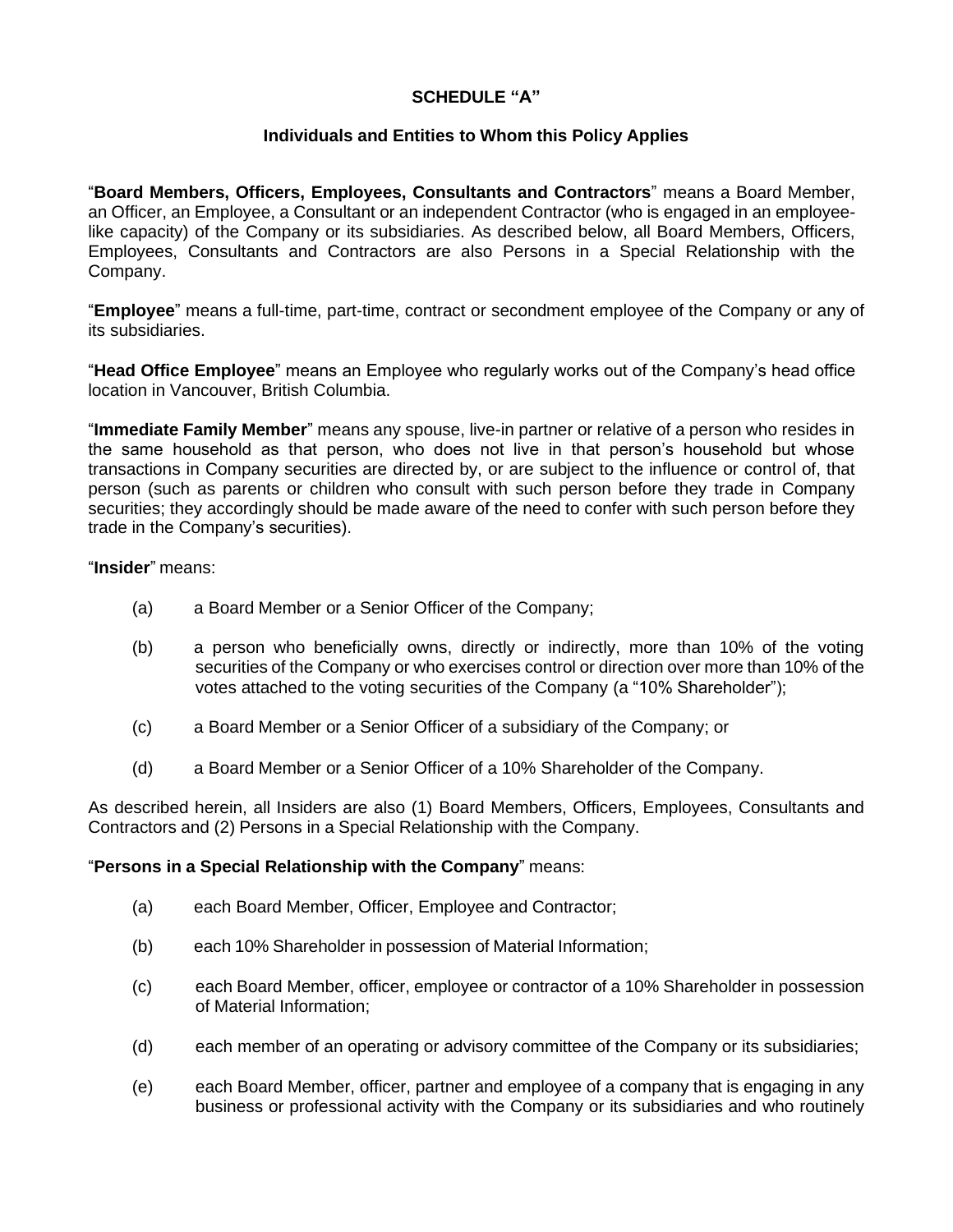comes into contact with Material Information;

- (f) each person or company that learned of Material Information with respect to the Company from a person or company described in (1) though (5) of this definition and knew or ought reasonably to have known that the other person or company was in such a special relationship; and
- (g) any Immediate Family Member of any individual referred to in (1) through (6).

A company is considered to be a "subsidiary" of another company if it is controlled by (1) that other, (2) that other and one or more companies, each of which is controlled by that other, or (3) two or more companies, each of which is controlled by that other; or it is a subsidiary of a company that is that other's subsidiary. In general, a company will control another company when the first company owns more than 50% of the outstanding voting securities of that other company.

# "**Senior Officer**" means:

- (a) the chair or a vice-chair of the Board or any of its subsidiaries, the President, Chief Executive Officer, Chief Financial Officer, a Vice-President, the Corporate Secretary, the Treasurer or the Managing Director of the Company or any of its subsidiaries or any of their operating divisions; or
- (b) any other individual who performs functions for the Company or any of its subsidiaries similar to those normally performed by an individual occupying any of the offices listed in (1) above.

As described herein, a Senior Officer includes: Insiders, Board Members, Officers, Employees, Consultants and Contractors and Persons in a Special Relationship with the Company.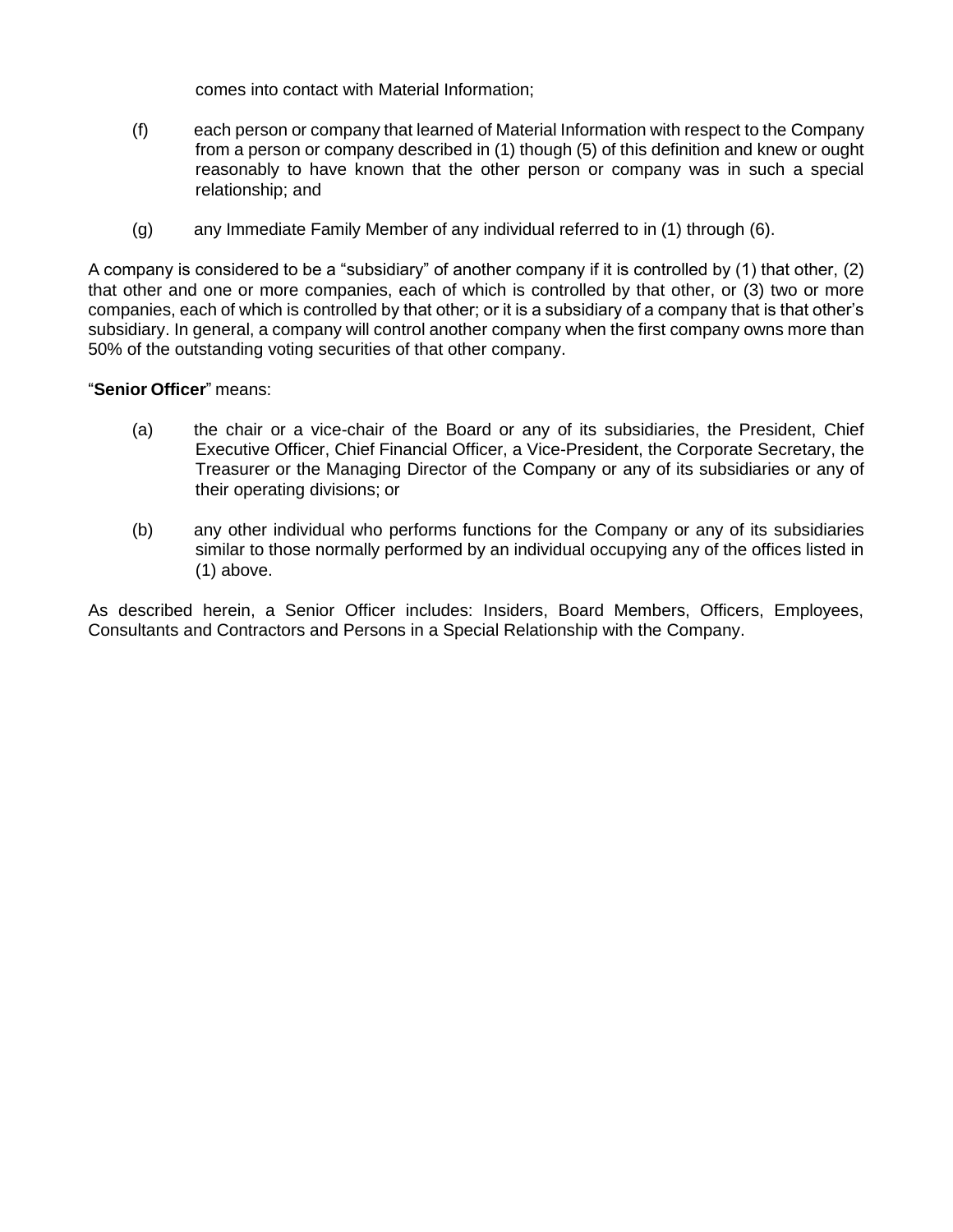# **SCHEDULE "B"**

# **Examples of Material Information**

(Based on National Policy 51-201 and Section 410 of the TSX Company Manual; also consistent with the NYSE American Company Guide)

## **Changes in corporate structure**

- changes in share ownership that may affect control of the Company
- changes in corporate structure such as major reorganizations, amalgamations, or mergers
- take-over bids, issuer bids, or insider bids

## **Changes in capital structure**

- the public or private sale of additional securities
- planned repurchases or redemptions of securities
- planned splits of common shares or offerings of warrants or rights to buy shares
- any share consolidation, share exchange, or stock dividend
- changes in the Company's dividend payments or policies
- the possible initiation of a proxy fight
- material modifications to the rights of security holders

# **Changes in financial results**

- a significant increase or decrease in near-term earnings prospects
- unexpected changes in the financial results for any period
- shifts in financial circumstances, such as cash flow reductions, major asset write-offs or writedowns
- changes in the value or composition of the Company's assets
- any material change in the Company's accounting policies

# **Changes in business and operations**

- any development that affects the Company's resources, reserves, technology, products or markets
- a significant change in capital investment plans or corporate objectives
- major labour disputes or disputes with major contractors or suppliers
- significant new contracts, products, patents, or services or significant losses of contracts or business
- significant discoveries by resource companies or significant results of exploration and/or development projects.
- changes to the Board or executive management, including the departure of the Company's CEO, CFO, COO or President (or persons in equivalent positions)
- the commencement of, or developments in, material legal proceedings or regulatory matters
- waivers of corporate ethics and conduct rules for officers, directors, and other key employees
- any notice that reliance on a prior audit is no longer permissible
- de-listing of the Company's securities or their movement from one quotation system or exchange to another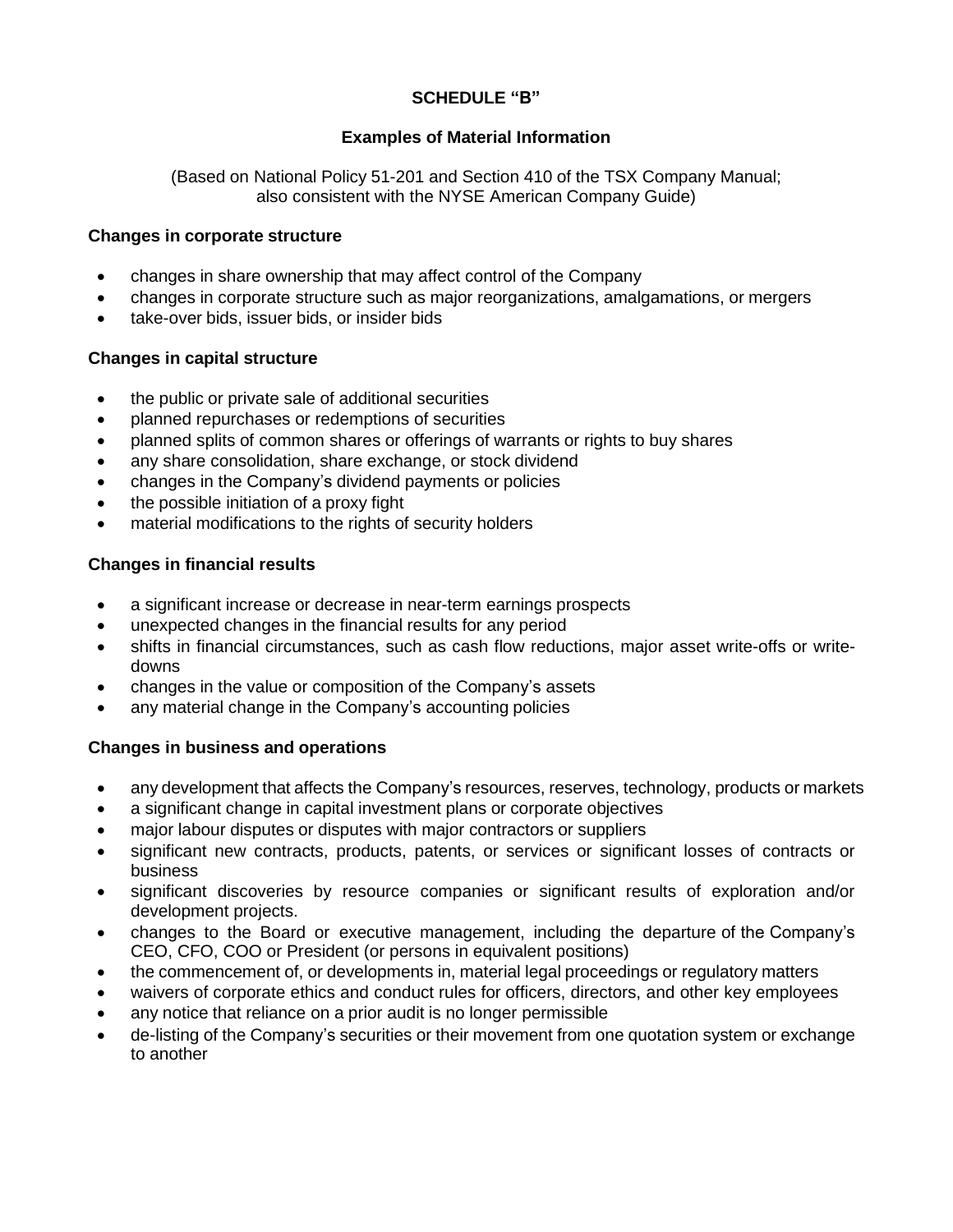# **Acquisitions and dispositions**

- significant acquisitions or dispositions of assets, property or joint venture interests
- acquisitions of other companies, including a take-over bid for, or merger with, another company

# **Changes in credit arrangements**

- the borrowing or lending of a significant amount of money
- any mortgaging or encumbering of the company's assets
- defaults under debt obligations, agreements to restructure debt, or planned enforcement procedures by a bank or any other creditors
- changes in rating agency decisions
- significant new credit arrangements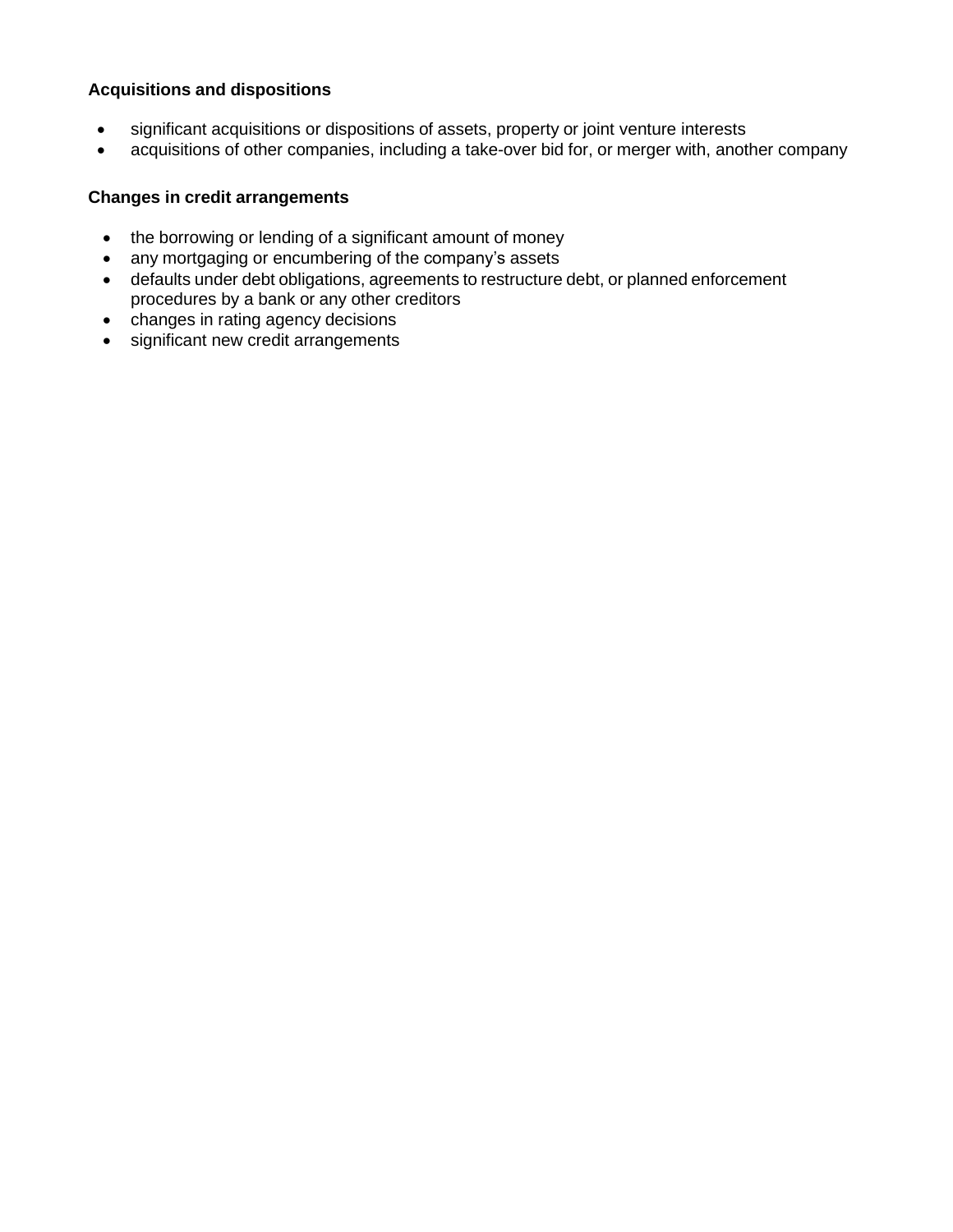## **SCHEDULE "C"**

## **Examples of Disclosures that may be Necessary in the Course of Business**

(Reproduced from National Policy 51-201)

## **(1) Disclosure to:**

- vendors, suppliers, or strategic partners on issues such as research and development, sales and marketing, and supply contracts
- employees, officers and board members
- lenders, legal counsel, auditors, underwriters, and financial and other professional advisors to the Company
- parties to negotiations
- labour unions and industry associations
- government agencies and non-governmental regulators
- credit rating agencies (provided that the information is disclosed for the purpose of assisting the agency to formulate a credit rating and the agency's ratings generally are or will be publicly available)
- **(2) Disclosures in connection with private placements**
- **(3) Communications with controlling shareholders, in certain circumstances**
- **(4) Communications and disclosure to persons in connection with a takeover bid, merger, business combination, arrangement or other acquisition transaction**